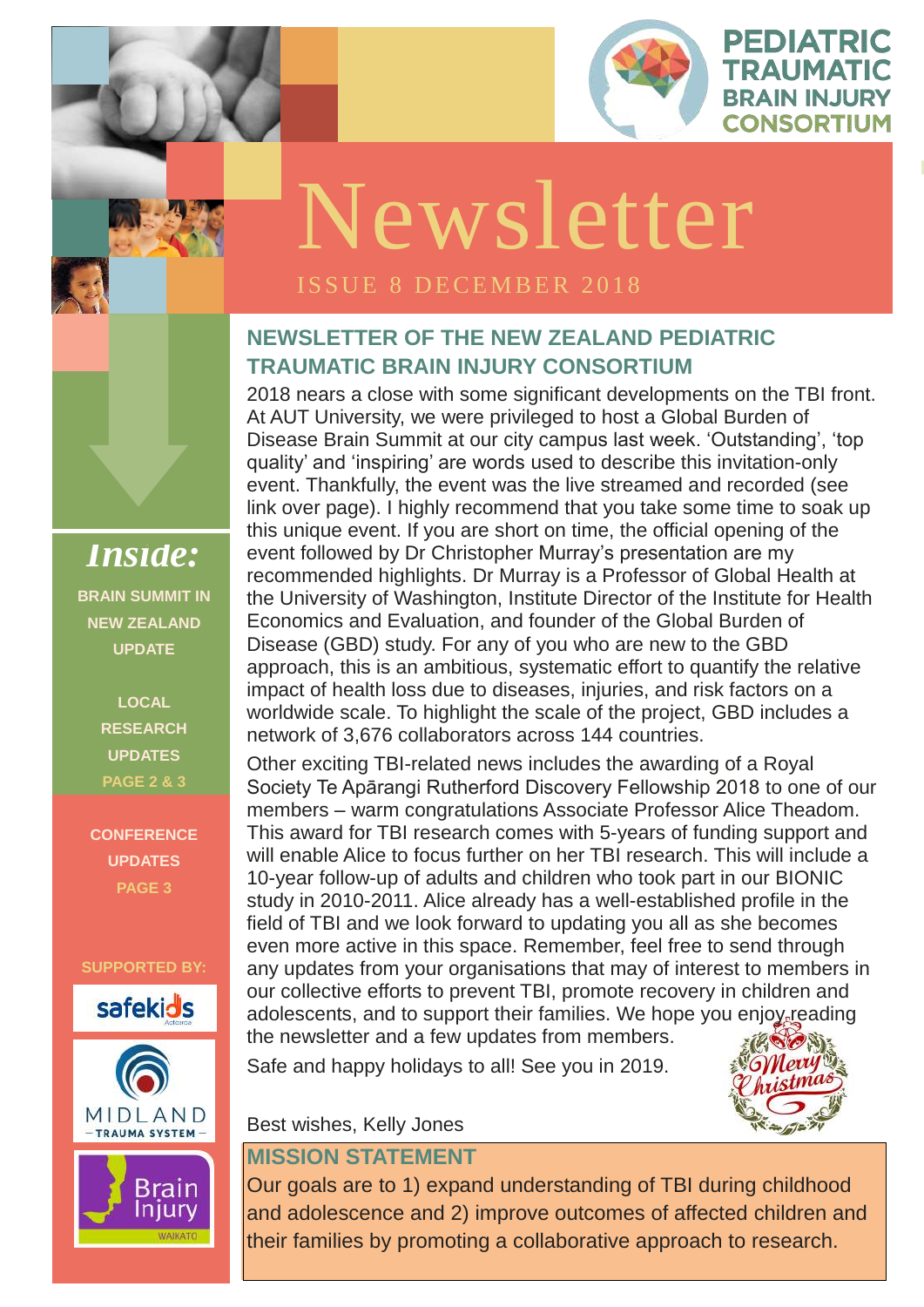**GBD BRAIN SUMMIT** Nearly 200 invited researchers, health professionals, and policy-makers attended this one-day event in Auckland last week. Formally opened by AUT's Vice Chancellor, Professor Derek McCormack, there were opening remarks by Professor Valery Feigin (Director, National Institute for Stroke and Applied Neurosciences and Chairman of the GBD TBI Experts Panel), Professor Kathryn McPherson, CEO of the NZ Health Research Council, and our Minister of Health, the Honourable Dr David Clark. The morning started with presentations from leading members of the GBD team, including GBD founder and NZ-

this event that are have now been published in *Neuroepidemiology* and can be accessed online at <https://www.karger.com/Article/Abstract/495016> It is also possible to view a media interview with Professor Feigin about the Brain Summit at<https://news.aut.ac.nz/news/global-burden-of-disease-brain-summit>

born Dr Christopher Murray. In the afternoon, speakers from around the globe shared their findings on the impact of neurological conditions on populations in the U.S, Belgium, Austria, Italy, Egypt, Nigeria, Sri Lanka, China, Korea, Australia and New Zealand. Other highlights included Dr Elena Becker-Barroso, the Editor in Chief of The Lancet Neurology speaking to brain health being the biggest challenge of societies in the 21st century. An added bonus was a presentation by Dr Michael Brainin, President of the World Stroke Foundation who spoke at AUT following the GBD Brain Summit. The live-streamed GBD event is now available for viewing at:

<https://livestream.com/accounts/5183627/events/8426388>

You are also welcome to access the abstracts related to



## **'YOU ONLY GET ONE BRAIN': STORIES FROM ADOLESCENT TBI**

Worldwide, adolescents are at a greater risk of sustaining a TBI than other age groups. However, relatively little is known about the recovery experiences of young people. As part of her doctorate in clinical psychology, Therese Mulligan, supervised by Clinical Neuropsychologist Professor Suzanne Barker-Collo, has been interviewing young adults who experienced mild or moderate TBIs as teenagers. Young people told stories of

their experiences of ongoing fatigue, migraines, and changes in their thinking. One participant described how "*it's like my brain is just running around in circles, going 'where's this information? Where's this information? It's nowhere here!'"* Some experienced frustration, sadness and anxiety. Others talked about changes in how they saw themselves. Physical and cognitive difficulties had affected their engagement in school, friendships and hobbies. Another participant shared that *"once it all happened, it kind of took away a part of my identity, part of who I viewed myself as… your whole world changes in a heartbeat".* For some, fatigue, migraines and thinking difficulties lingered for years, and were exacerbated by challenges with adjustment to adulthood. We thank Therese for kindly sharing some of her research findings and we wish her all the very best with her future studies.



# **Global Burden of Disease Brain Summit hosted by AUT**





**Therese Mulligan UOA clinical psychology doctoral candidate**